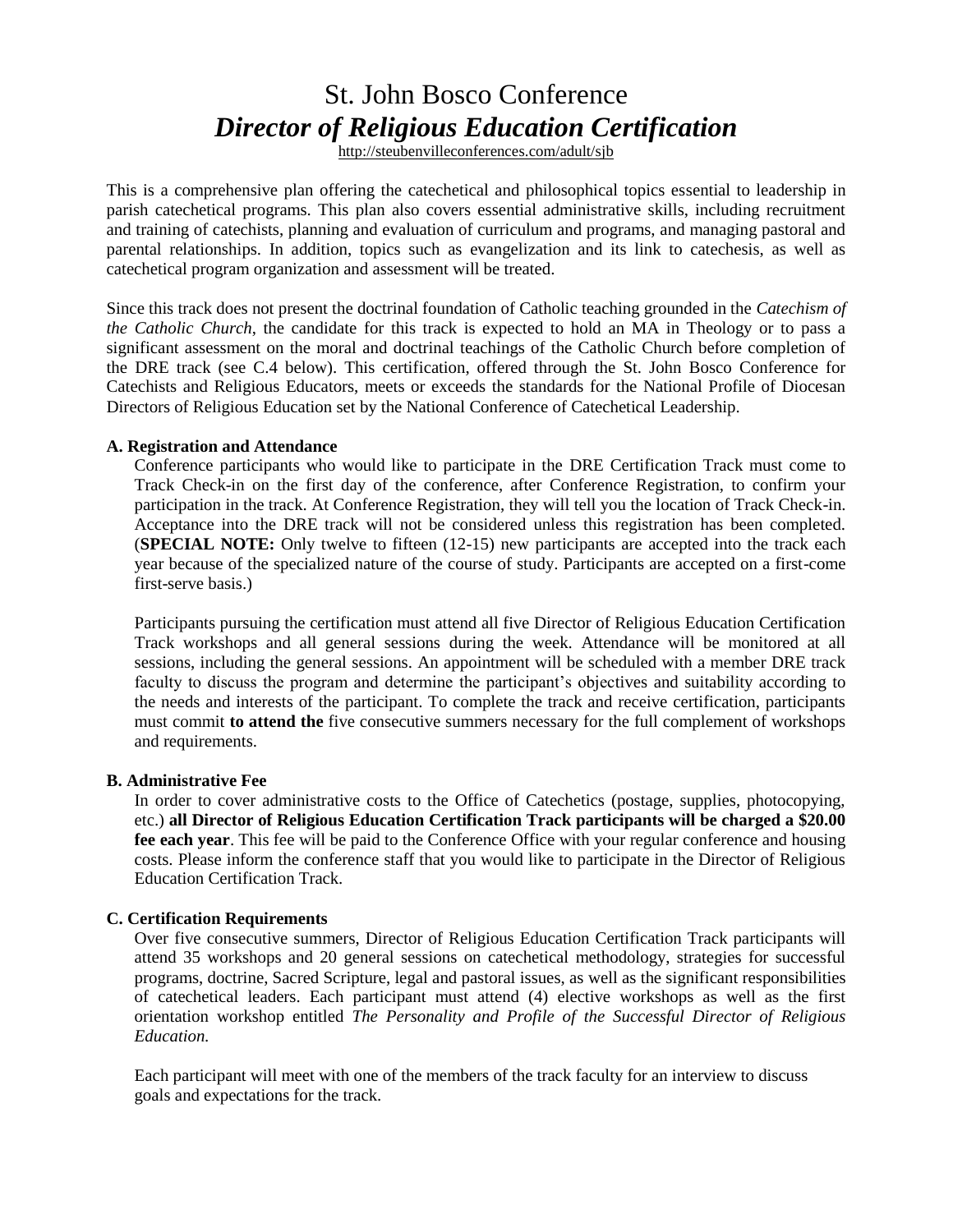The following are additional requirements:

- 1. One reflection paper, 8-10 pages, is required each summer. This paper is to address what was part of the DRE track for the most recent summer on the administrative, organizational, and developmental aspects of catechetical leadership as well as the catechetical, formational, and spiritual aspects. (Also, see D. below)
- 2. During the third year of certification, the candidate will be required to teach a particular audience for 30 minutes on a topic of the candidate's choice. A video of this teaching will be submitted to the DRE track faculty for evaluation according to specified criteria.
- 3. During the fourth year of certification, the candidate will be required to submit a complete organizational plan for parish Religious Education program according to a specific profile. The plan will then be defended by the candidate during their final summer before the DRE track faculty during an oral question/answer period.
- 4. The candidate will be required to complete and pass a thirty-six (36) question exam on doctrine and theology as presented in the *Catechism of the Catholic Church.* This test is to be passed prior to completion of the program. First-year track participants must take this exam. There will be three opportunities to pass this exam during the course of certification.

**Sample Catechism Exam Questions** (there may be more than one correct answer):

- 1. These things must be understood about the transmission of Divine Revelation: (CCC 81, 85)
	- a) there are two distinct modes of transmission Sacred Scripture and Sacred Tradition b) Divine Revelation is on-going
	- c) the Magisterium of the Church has the task of giving an authentic interpretation of it
- 2. Which of the following is/are true about the sacraments: (CCC 1118, 1123, 1128, 1134)
	- a) the fruits of the sacraments are personal, not ecclesial
	- b) the sacraments both strengthen faith and express it
	- c) they bear fruit in those who receive them with the proper dispositions
- 3. Which of the following is/are false concerning venial sin: (CCC 1863)
	- a) several venial sins are equal to a mortal sin
	- b) impedes the soul's progress in the exercise of the virtues
	- c) it is of little consequence for a life of charity
- 4. Which is/are true of grace: (CCC 1999, 2001, 2027)
	- a) sanctifying grace is the gratuitous gift of His life that God makes to us
	- b) God acts through many actual graces
	- c) no one can merit the initial grace which is at the origin of conversion

#### **D. Assignments and Guidelines**

The purpose of the reflection/analysis paper is to expand upon the thoughts presented in the workshops and general sessions attended during summer conferences. It is expected that the candidate will describe how the information received applies to their particular ministry situation. Papers are to be typed double-spaced. The paper may be organized at the writer's discretion, but the content of each of the workshops and general sessions must be addressed, and include significant references to readings done outside the conference. Any citations to documents should be made within the text of the paper as follows: (*Catechism of the Catholic Church* or CCC #1234). Do not use endnotes or footnotes.

Papers for this year's conference must be postmarked by **September 19, 2016**, and mailed (or emailed) to the Office of Catechetics at:

**Franciscan University of Steubenville Office of Catechetics 1235 University Blvd. Steubenville, OH 43952 Email: catechetics@franciscan.edu**